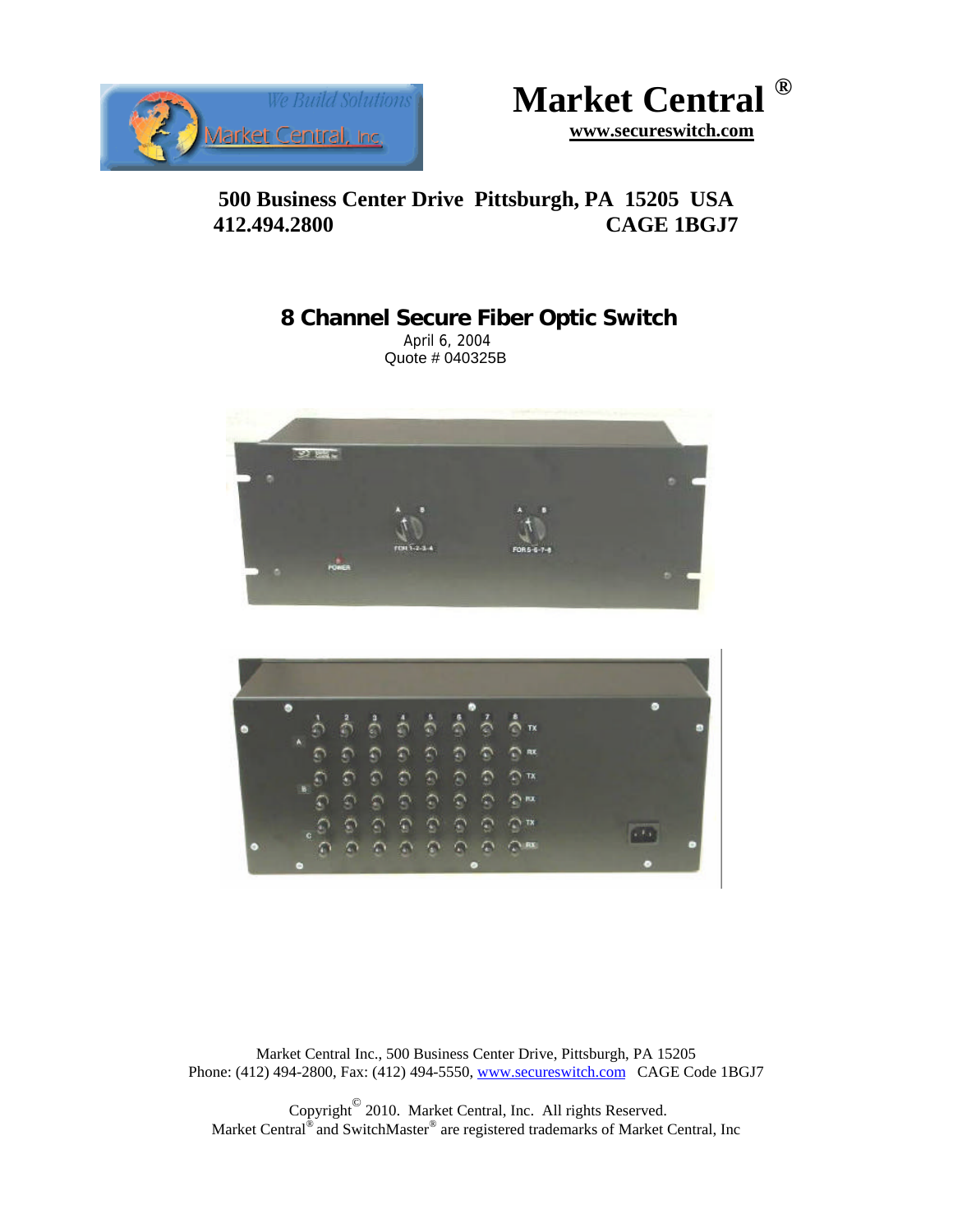## **1. Specifications**

**Connectors -** (24) ST, (1) IEC320 male power input

**Data Rates -** Transparent to optical signal rates and formats

**Switching Speed** - 5 msec typical, 10 msec maximum

**Sensitivity** - 750 to 1450 nanometers

**Optical Loss** - 2.5 dB typical @ 1300 nm per FOTP-34 method B per channel

**Compatibility** - 62.5/125 µm multimode fiber

**Crosstalk** - -45 dB typical per FOTP-42

**Grounding -** None required

**Operating Temperature -** 14 to 149ºF (-10 to +65ºC)

**Relative Humidity Tolerance -** 10 to 95%, noncondensing

**Mean Time Between Failures -** 100,000 hours or 1,000,000 cycles

**Power –** 90 – 240 VAC 50/60 Hz

**Size –** 7" H x 19" W x 7" D

**Weight** - 9 lb.

### **2. Introduction**

This 8 Channel Secure Fiber Optic Switch incorporates 8 full-duplex optical switch mechanisms controlled in banks of four by a two front-panel-mounted rotary A/B switches. It's used to share 8 fiber optic links between two fiber optic networks using 8 independent fiber optic switch mechanisms where each bank of 4 mechanisms is simultaneously actuated by one of two single controls.

The switch utilizes unique optical switching mechanisms. When you turn a knob on the front of the switch to select a port, the switch redirects a light beam from Port C (the "common" port) to either Port A **or** Port B by rotating a micro-miniature mirror. There is one mirror mechanism for each of the eight ports that is switched. The only electrical signal used is the DC power that rotates the mirrors.

### **3. Installation**

Place the switch in a location that is relatively free from vibration and mechanical disturbances. Please follow this procedure of paragraph two below for of the eight channels to be connected to this switch.

Connect the first network connection to Port C fiber optic connectors. Connect the primary fiber link (of the two to be switched) to Port A. Connect the secondary link to Port B

Connect the AC line cord to a stable source of AC power.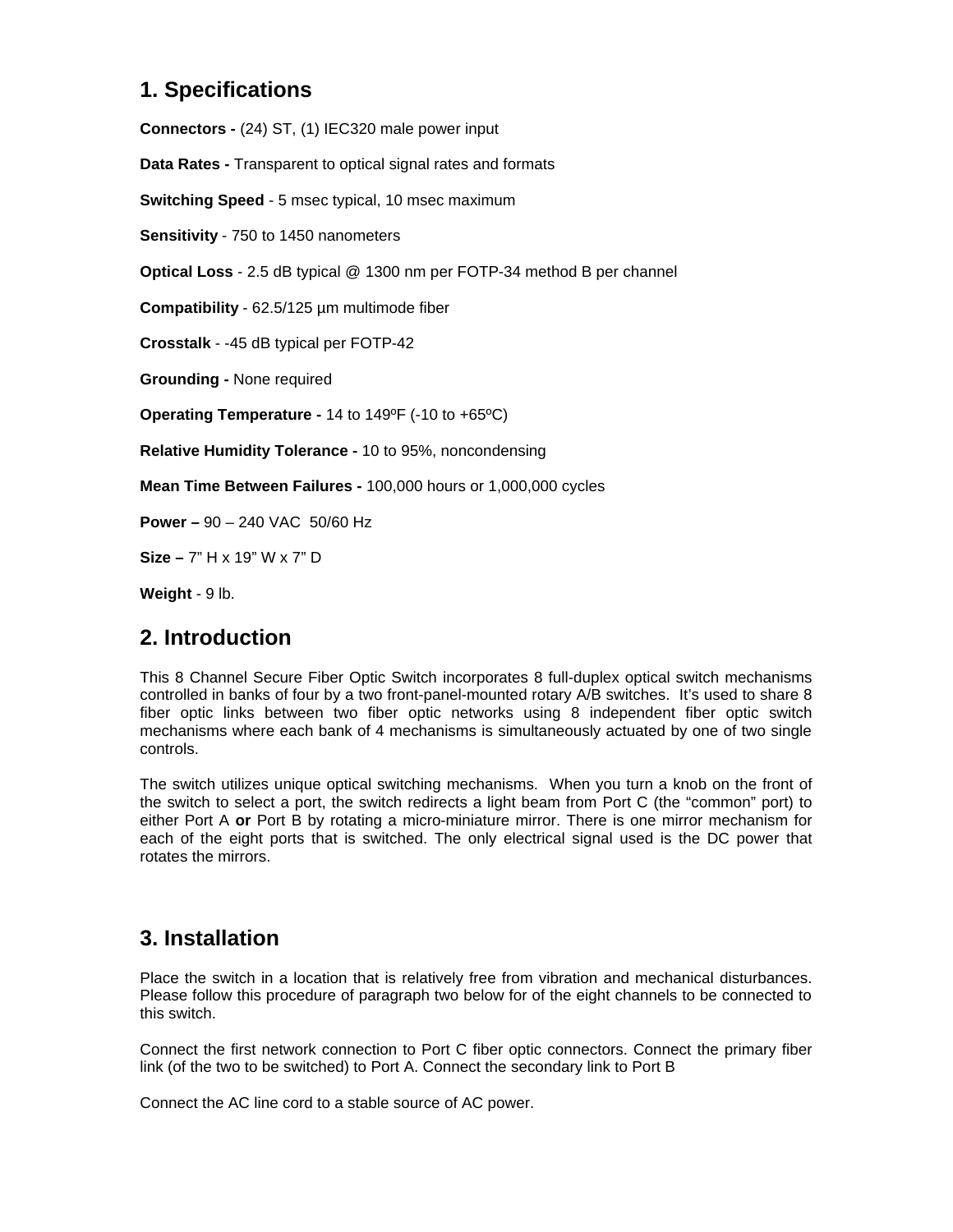# **4. Operation**

Operation is easy. Simply turn the knob on the front panel that is associated with the channels that you wish to switch.

Turning the knob to "A" will route signals from Ports C to Ports A. Selecting "B" routes the signals from Ports C to Ports B.

The switch uses internal mirrors to switch between ports. Each mirror directs a light beam from Port C to Port A, or from Port C to Port B of each port. There's no optical-to-electrical conversion between your fiber optic links. The only electrical activity is the DC power that moves each mirror. That ensures your data's safety.

Power is applied internally to the switch mechanism when you select "B". If the switch loses power, or if you interrupt the power, the switch will automatically fall back to Port A.

You can leave the switch in a powered state indefinitely. It's not necessary to disconnect power from the switch when it's not in use.

### **5. Troubleshooting**

#### **5.1 Calling Your Supplier**

If you determine that your Secure Fiber Optic Switch is malfunctioning, do not attempt to alter or repair the unit. It contains no user-serviceable parts. Contact Market Central, Inc. at (412) 494-2800

Before you do, make a record of the history of the problem. We may be able to help you correct the problem without returning the switch. We'll be able to provide more efficient and accurate assistance if you have a complete description, including:

•the nature and duration of the problem.

•when the problem occurs.

•the components involved in the problem.

•any particular applications that, when used, appears to create the problem or make it worse.

#### **5.2 Shipping and Packaging**

If you need to transport or ship your switch:

•Package it carefully. We recommend that you use the original container.

•If you are shipping the SecureSwitch for repair, make sure you include everything that came in the original package. Before you ship, contact Market Central, Inc. to receive a Return Materials Authorization (RMA) number.